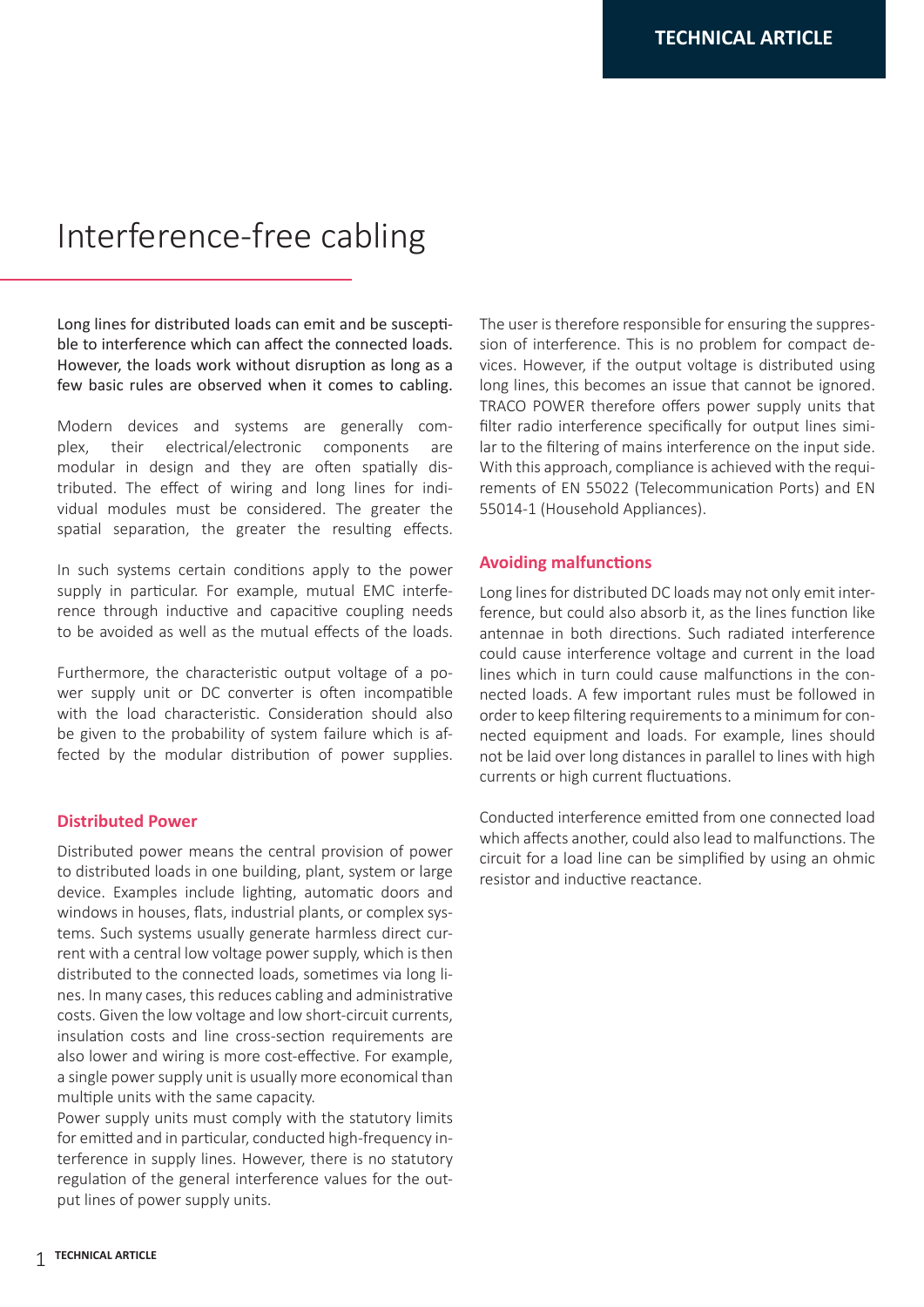

**Fig. 1: The simultaneous supply of power to loads via a shared line with ohmic and inductive impedance can cause interference.**

If two loads are connected to this line and, for example, a rapid load change occurs in the first load, this will cause an ohmic and inductive voltage drop in the load line. Induced voltage is set up here in such a way that it tries to maintain the previous state. However, this can cause extremely high peaks in load input voltage for the second load and lead to it malfunctioning.



**Fig. 2a: Load jump caused by the first load Fig. 2b: Input voltage at the second load in the event of a load jump for the first load**

Line inductance is reduced by twisting the load lines, which ensures a lower number of interference voltage peaks. If the line cross-sections are suitably sized ohmic voltage drops can usually be ignored. Star-point wiring avoids this problem altogether, as all loads are connected close to the power supply unit. This prevents any mutual influence caused by load changes in the load lines.



**Fig. 3: Star-point wiring connects all loads close to the power supply unit.** 

## **Disruptive ground loops**

Interference also often occurs in supply, control and sensor lines as a result of so-called ground loops. The term originates from the era of tube radios. This wiring error was observed as a buzzing in the loudspeaker. It occurred in DC loads that had been connected via long lines to a power supply unit which was located in a different room from the load.The neutral lines of the AC mains supply network are typically earthed at both the power supply and the load in accordance with applicable installation rules. The earthing of safety low voltage is entirely customary and usual in the industry in order to ensure safe disconnection by tripping the fuse in the event of malfunctions when hazardous voltages arise in safe extra-low-voltage lines (SELV).



**Fig. 4: A DC load is connected via a long line to the power supply unit. The neutral lines of the AC mains supply network are typically earthed at both the power supply and the load in according with applicable installation rules.**